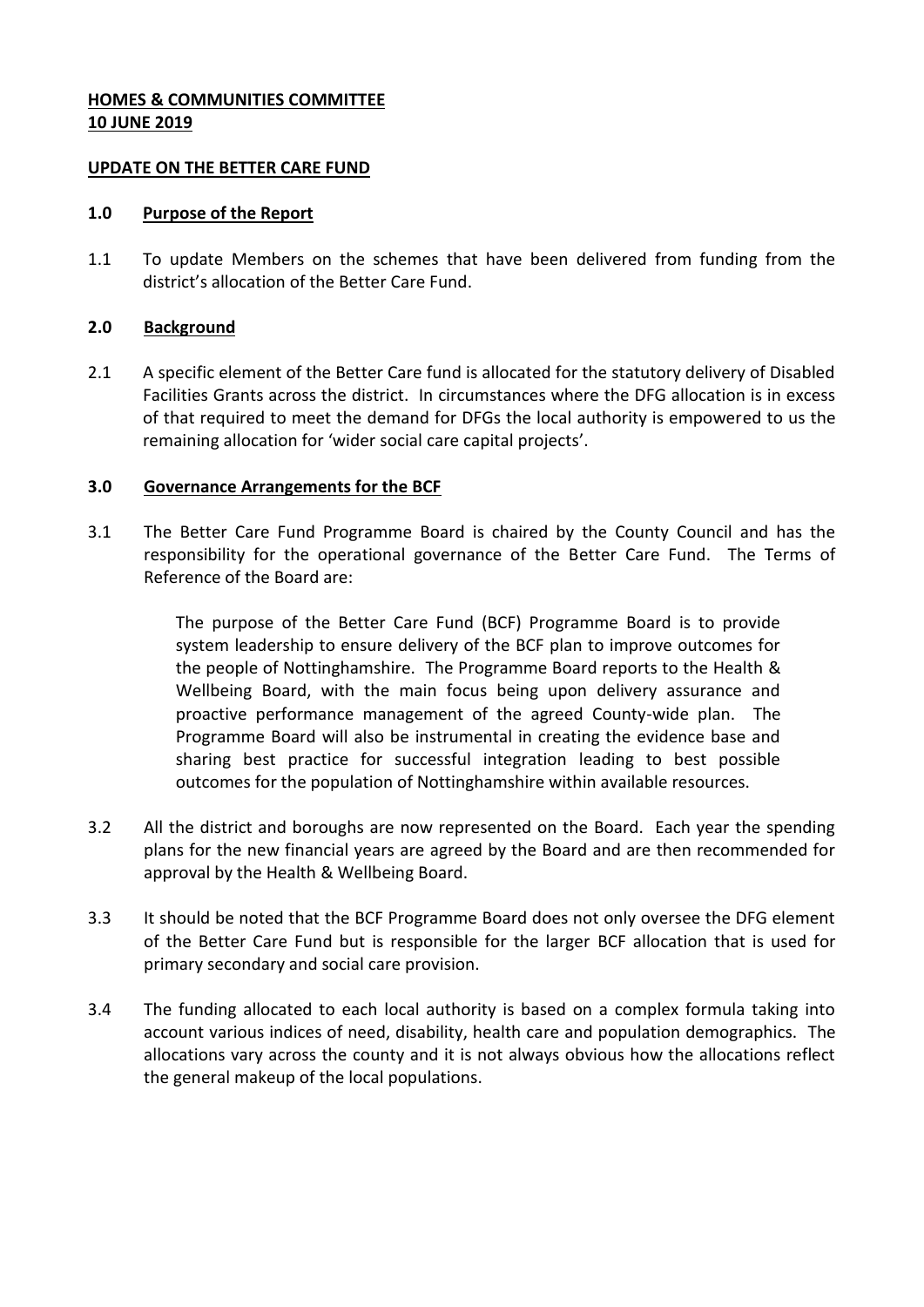#### **4.0 Delivery of Local Schemes in 2018/19**

4.1 The pooling of the previous DFG element and the social care elements that have now been passed to second tier authorities has allowed significantly increased the overall budget available. The increased allocations have allowed for the development of new schemes. The initial total allocation for 2018/19 was £946,838. In December 2018 the Government made some additional funding available and the Council was able to secure a further £106,844 towards the delivery of its mandatory improvement DFG programme.

## 4.2 **Mandatory Disabled Facilities Grants**

The majority of the spend from the BCF allocation goes on the delivery of the mandatory Disabled Facilities Grant programme. In 2018/19 this accounted for a spend of £785,263.45 covering 90 schemes across the district. These can range from simple stair lifts to large extensions to provide ground floor facilities for severely disabled adults or children. The Council benefited from an additional allocation of £106,000 in December that enabled it to proceed with grant schemes that may have been delayed into the new financial year but also approve schemes in preparation for the contractors being available to start work.

## 4.3 **Discretionary DFGs**

The mandatory DFG regime only allows work that is reasonable and appropriate to meet the client's needs to be grant funded. This can often result in adaptations being carried out to a property that is defective in other areas, such as poor insulation or in serious disrepair. This can result in a client having the adaptation completed to allow them to stay in their own home but in a home that in other ways does not meet their needs. Many DFG clients have limited mobility and therefore a cold damp house has a proportionally adverse impact on their health and wellbeing than a more able bodied mobile occupant. An Essential Works Grant in support of DFG clients is used to ensure that where a DFG is awarded the overall condition of the property is suitable for occupation by that client.

#### 4.4 **Handy Person Adaptations Schemes**

The Handy Person Adaptation Service (HPAS) aims to provide the help and support people need to keep safe and secure in their home with low cost but high quality essential adaptations and small practical jobs.

- 4.5 The Service is available to Nottinghamshire residents aged 60 or over, or with a disability, and all work is carried out by professional traders who have been approved by NCC's Trading Standards officers. The jobs undertaken reduce the risk of falls or help vulnerable residents remain living independently and range from fitting hand rails and half steps to changing light bulbs, fitting door locks and putting up shelves and can include key safes if referred by a health professional. Often very small jobs such as fixing loose carpets or installing a hard rail can prevent a fall and avoid a lot of unnecessary distress as well as high costs to health and social care services.
- 4.6 The budget for this service is passed directly to the county council as they are responsible for delivering this service. The allocation is calculated as % split across all the districts and boroughs.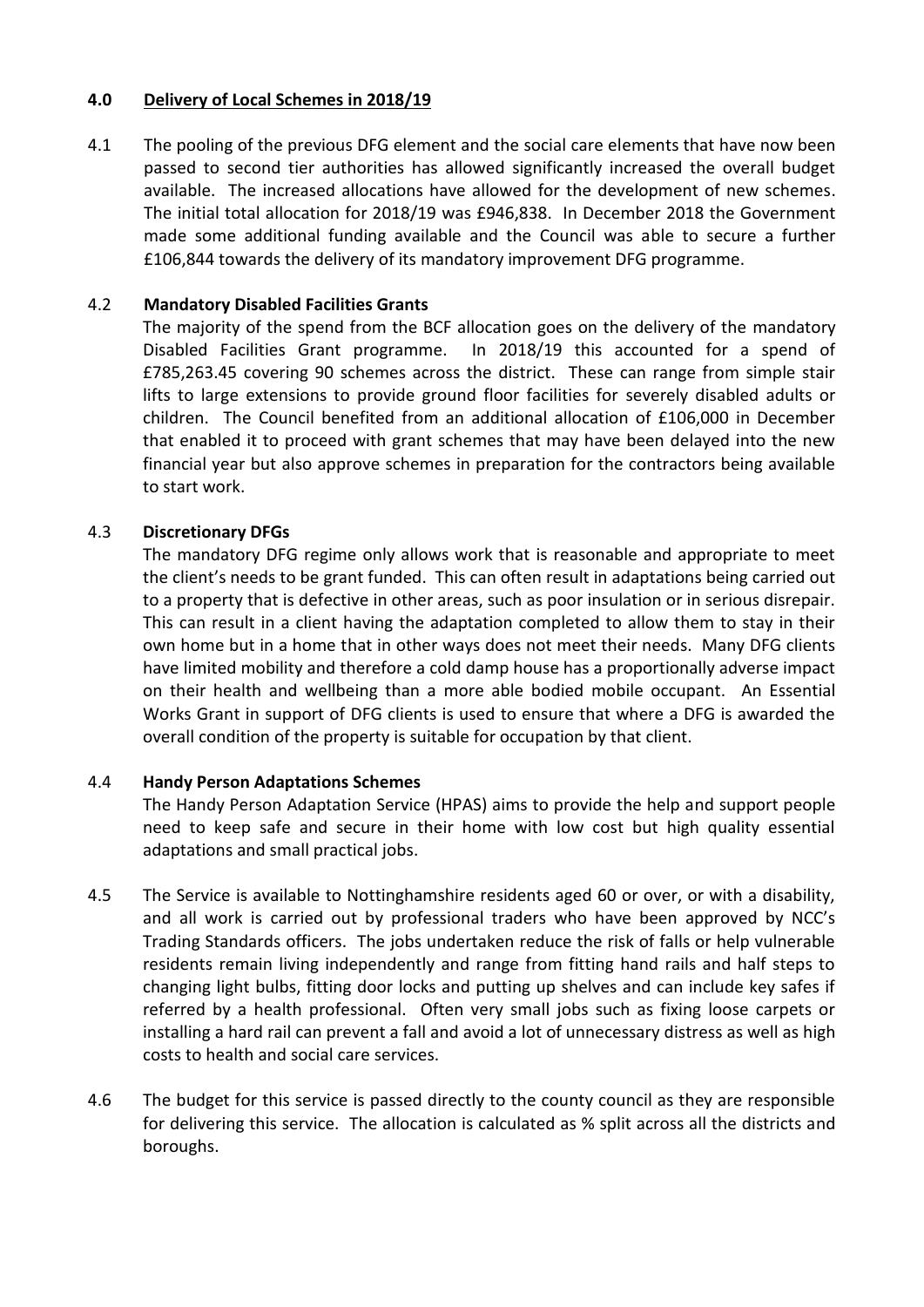4.7 The delivery of the Handy person scheme has recently been subject to a procurement exercise. Newark and Sherwood Homes have been successful in obtaining the contract to deliver the installations, repairs and adaptations in both Bassetlaw and Newark & Sherwood.

#### 4.8 **Warm Homes on Prescription**

This scheme has now been operating for a number of years and its client base continues to grow.

- 4.9 GP Practices and Integrated Care Teams have been identified in each district/borough council and are contacting 'high risk' patients with long term conditions made worse by cold living conditions, particularly COPD and other respiratory diseases and those at risk of heart attack, stroke and falls.
- 4.10 Home visits are being undertaken to assess the energy efficiency of the home and whether the patient can afford to keep the house at a healthy temperature. A range of actions are then taken to achieve affordable warmth on behalf of the householder, including commissioning heating and insulation works and income maximisation (benefits checks and fuel switching) which will allow the resident to remain independent in their own homes.

#### 4.11 **Assisted Technology**

The Council has operated a private sector lifeline facility for a number of years, managed by Newark & Sherwood Homes. This is where an assistive technology service (mainly provision of lifeline units) is offered to residents across the District outside of the HRA. This is an expanding service and each resident is charged for rental and monitoring, generating an income to both the HRA (NSH) and the GF.

4.12 The outturn for the schemes set out above in 2018/19 were as shown below. All underspends are carried forward to support schemes in future years.

| <b>Scheme</b>               | <b>Budget</b> | Spend   | <b>Carry forward</b> |
|-----------------------------|---------------|---------|----------------------|
| <b>Mandatory DFGs</b>       | 812,072       | 765,385 | 46,687               |
| <b>Discretionary DFGs</b>   | 148,790       | 67,665  | 81,125               |
| <b>Assistive Technology</b> | 77,889        | 77,889  | Nil                  |
| <b>HPAS</b>                 | 61,364        | 61,364  | Nil                  |
| Warm Homes on Prescription  | 173,852       | 99,852  | 74,000               |
| Life time Homes             | 88,947        | 88,947  | Nil                  |

#### **5.0 Schemes for Future Years**

5.1 An increase in spend on mandatory DFGs and the ongoing to commitment schemes such as the Warm Homes on Prescription does limit the opportunity to start to develop new schemes, particularly as the is no indication of any allocation figure for 2019-20. It has taken some considerable effort to build interest and engage the public to take up the grant available from some of the schemes so it is important that funding remains in placer to support them. However, with the increased allocation for 20119/20 there are some opportunities to develop new schemes.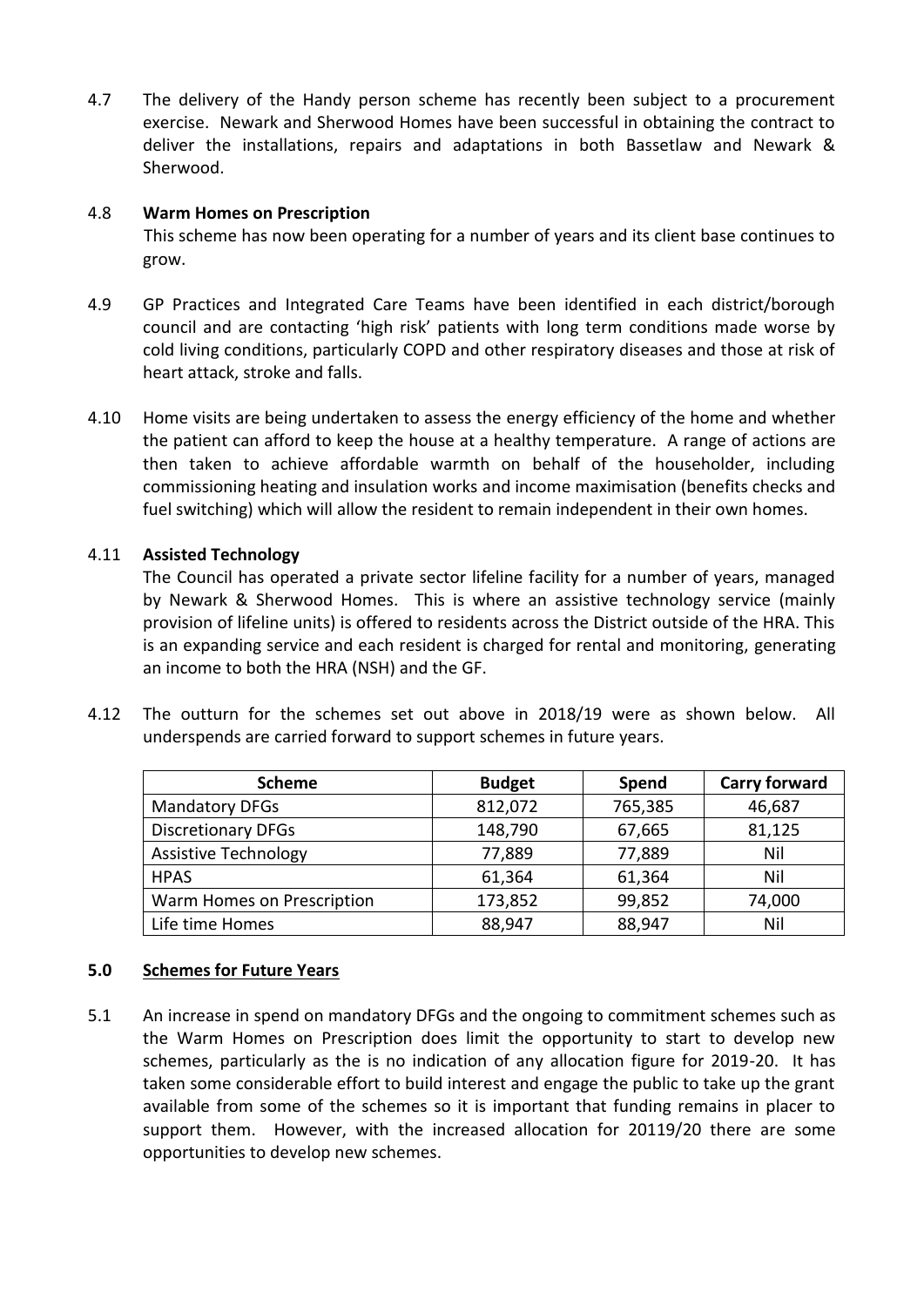- 5.2 Indicative costing for delivering the core programme of schemes is set out below. It can be seen that there is currently an unallocated amount of around £97,000 however the final cost of the HPAS scheme for 2019/20 has yet to be agreed.
- 5.3 The use of the discretionary DFG allocation has been slow in the previous two years however, this is already showing signs of an increased uptake and it is anticipated that this will achieve a full spend in the current year.
- 5.4 Officers are currently investigating the use of temporary accommodation that has been adapted for use by patients requiring hospital discharge but that are currently awaiting adaptions to their own home. This scheme is in its early stages of development and has proved successful in other areas across the county. The unallocated funds would be used to support this scheme.

## **6.0 Financial Implications**

6.1 The Allocation from central government for 2019/20 is £1,021,695

| <b>Scheme</b>               | <b>Carry forward</b> | 2019/20      | <b>Total Budgets for</b> |
|-----------------------------|----------------------|--------------|--------------------------|
|                             | from 2018/19         | allocation   | <b>Scheme</b>            |
| <b>Mandatory DFGs</b>       | 46,687               | 700,000      | 746,687                  |
| <b>Discretionary DFGs</b>   | 81,125               | 18,875       | £100,000                 |
| <b>Assistive Technology</b> | Nil                  | 50,000       | 50,000                   |
| <b>HPAS</b>                 | Nil                  | 66,592 (TBC) | 66,592                   |
| Worm Homes on Prescription  | 74,000               | 50,000       | 124,000                  |
| Independent Living          |                      | 39,315       | 39,315                   |
|                             |                      |              |                          |
| <b>TOTAL</b>                |                      | 923,190      | 1,126,594                |
| Unallocated                 |                      | 96,913       |                          |
|                             |                      |              | £1,223,507               |

6.2 The table below shows the indicative costings for each of the programmes

## **7.0 RECOMMENDATIONS that:**

- **(a) Members note the schemes that are funded for 2019/20 ; and**
- **(b) a new scheme to develop temporary adapted accommodation is supported.**

# Reasons for Recommendations

To provide information for Members on the Better Care Fund and to indicate the schemes that are being supported.

# Background Papers

Nil